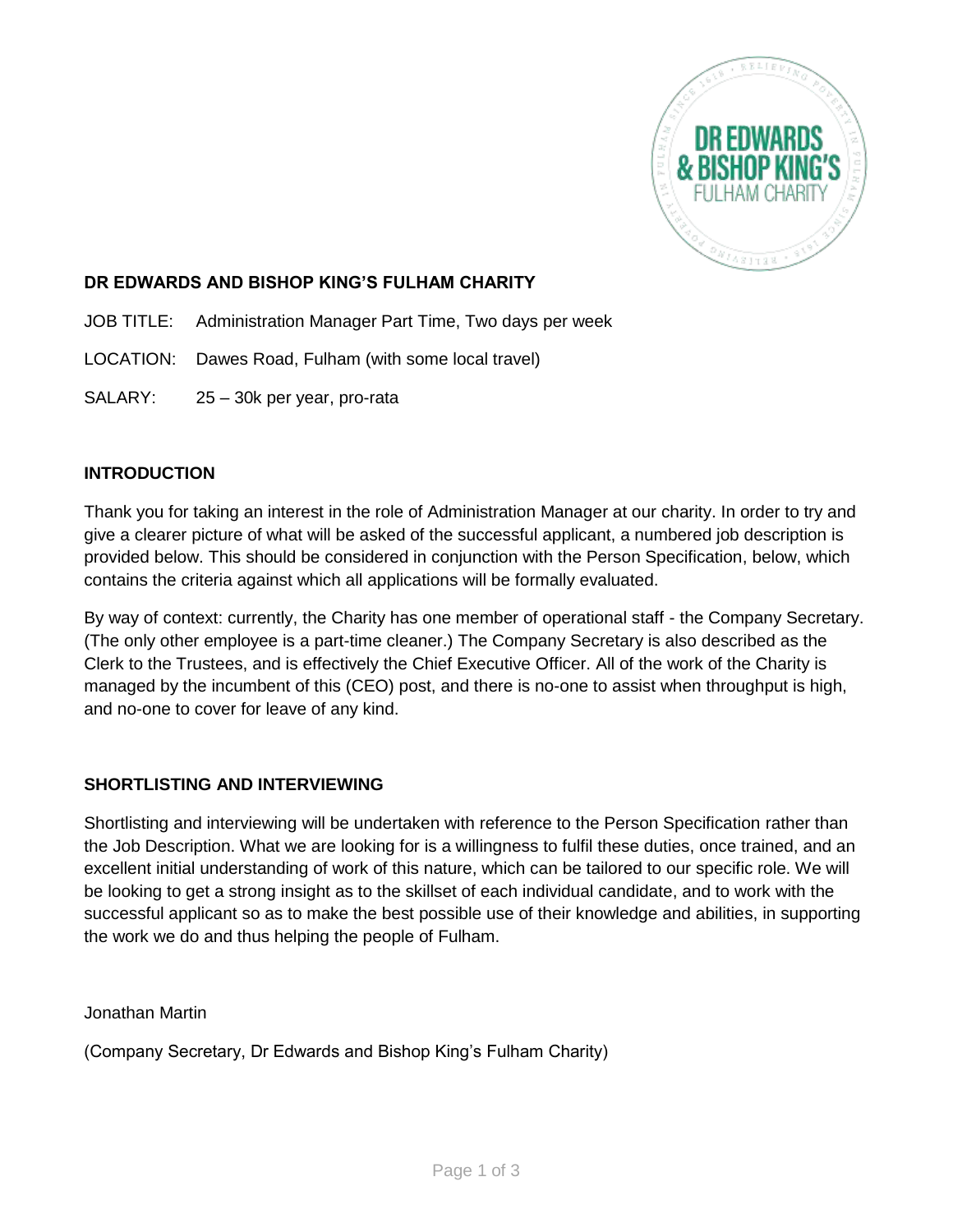## **JOB DESCRIPTION:**

The Administration Manager would be expected to underpin the CEO's input, so that the two postholders would work together to manage all day to day tasks, and to plan and deliver high quality outcomes. This would require possessing (or being willing to gain) an understanding of the full range of general administrative processes (and grants management activities) to the extent of being able to meet the following requirements.

- 1. To underpin the grants management processes. To learn the grants management systems used by the Company Secretary, to operate them, and to help adapt them so that they offer the best possible working options.
- 2. To learn (and maintain) the electronic and paper filing systems used by the Company Secretary, to operate them, and help adapt them so that they offer the best possible working options. Also, to assist in managing the historical collection of documents (paper, and online) that relate to the Charity's work.
- 3. To be present on site 2 days per week (or equivalent hours) to take phone calls, and deal with callers. (Except where visits or external meetings are required.)
- 4. To manage the building, Percy Barton House, ensuring that it is run cost effectively, and is maintained as a safe and (as far as is possible) risk free environment. To assist in maximising the benefit to the charity such as arises from ownership of this building. To ensure that (both/any) staff have adequate equipment in place on site so as to be able to work quickly and efficiently.
- 5. To deputise for the Company Secretary, as required.
- 6. To provide support to the Board, and to the Company Secretary. To help in managing any potential conflict of interest situations which might arise, inclusive of maintaining a register of interests.
- 7. From time to time to be present at Trustee meetings. To be willing to work during the early evenings, on a small number of occasions, as required.
- 8. From time to time to represent the charity in meetings with external stakeholders.
- 9. To assist in recognizing, adopting and retaining good practice within the sector identifying changes to working practices and legal requirements and helping to ensure that the Charity (DEBK) is always up to date and compliant.
- 10. From time to time to undertake other tasks, as considered necessary, to help contribute to the smooth running of the Charity*.*